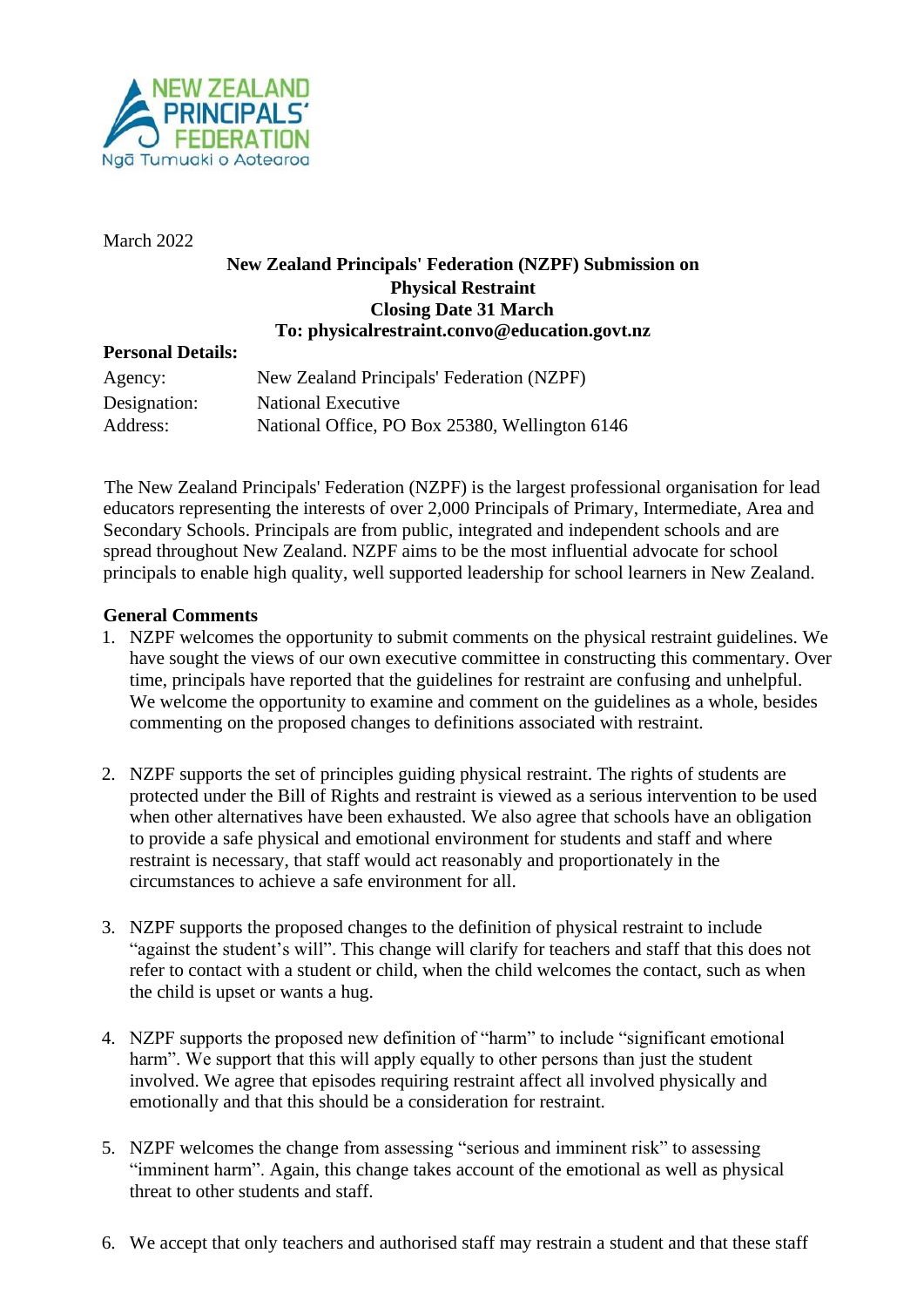require special training to perform physical restraint. On this issue we would suggest that insufficient resource is applied to providing equitable access to training so that all teachers and other authorised staff are confident and competent in restraining practices.

- 7. De-escalation is recommended as best practice to avoid restraint. NZPF believes that deescalation training should be made easily available to school staff and not restricted just to dealing with particular students.
- 8. We acknowledge that reporting on the use of physical restraint is necessary, but we do not agree that the current reporting process is practical. Principals say that the reporting requirements are unreasonable, hugely time consuming and seek information that is not critical to the incident. Principals have cited cases where reporting has taken as much as 9 hours per case and with the increase in violent and severe behaviour students, and therefore restraint, this is unreasonable.
- 9. NZPF takes issue with the legal and reputational risks if a student is harmed and if an unauthorised person employed restraint. Physical restraint is not an option that any staff member takes lightly. Already there is the reality of threat and/harm to the student themselves, the staff member(s) dealing with the student and other students in the vicinity of the incident. Principals have reported to us on multiple occasions that they and their teachers have been physically harmed by a violent outburst from a student. Inevitably this also incurs emotional harm. That there can also be legal and reputational risks if a student is harmed in the act of restraint, is unreasonable and this clause should be removed.
- 10. NZPF accepts the benefits of requiring staff who restrain students to be authorised. This means they will have received the training to restrain competently. Schools however are dynamic places and students can spontaneously take dangerous actions that put themselves at severe risk. For example, where a very young child has run from a class or playground and is about to run out on a busy highway, or a student suddenly moves to injure another student with a weapon, we believe any staff member, authorised or not, should be empowered to restrain the child. The Education Act 1989 should cover the intervention of an unauthorised staff member taking action to save a life or prevent a student putting themselves at risk of serious harm.
- 11. NZPF supports the need to monitor a student after a restraint incident and for those involved to reflect on the incident with a view to prevention of further incidents. The guidelines outline a series of debriefing sessions post-restraint. These include debriefing staff involved together with the principal, another uninvolved staff member, any Ministry or RTLB practitioners or Police involved. Notes are to be written and next steps established. In addition, there is a separate debriefing to hold for the parents/caregivers at which the student may attend. Further notes are written, and next steps established. Any complaints from parents must be dealt with and the Ministry may be involved in the process.
- 12. Staff must complete a 'Staff Physical Restraint Incident Report', which is made available to all the debriefing groups already discussed above.

PO Box 25380 Wellington 6146 Level 8 The Bayleys Building 36 Brandon Street

THE MOST RESPECTED AND INFLU AND'S SCHOOL PRINCIPALS

> ph:+64 4 471 2338 fax:+64 4 471 2339

email: office@nzpf.ac.nz web: www.nzpf.gc.nz